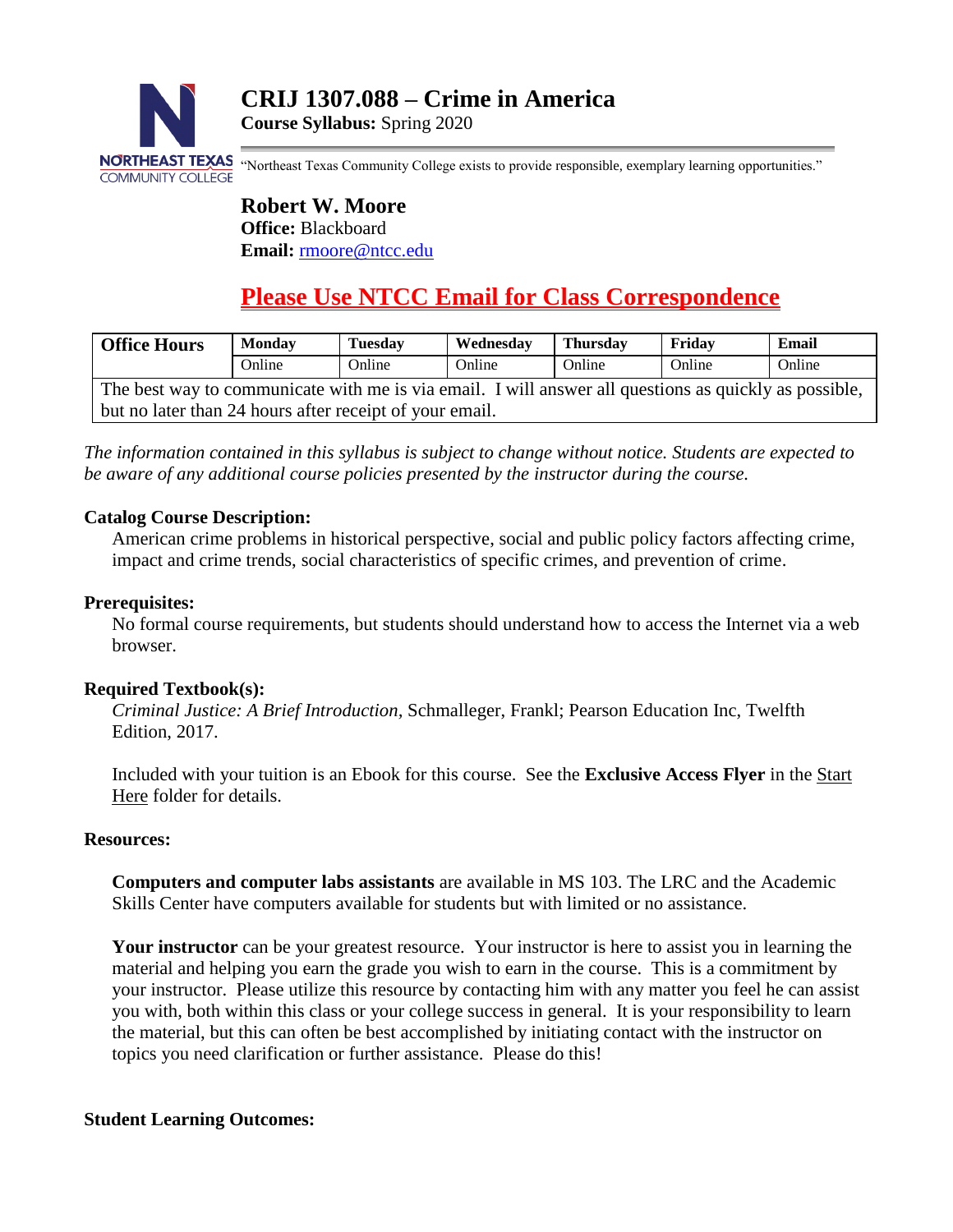#### Course Level

- Explain the foundations and evolution of the theory of crime and criminal behavior.
- Evaluate the theories and evolutions of American Law Enforcement from inception to present.
- Examine and apply crime statistics and analysis.
- Understand the processes and systems of the U.S. and Texas criminal courts.
- Understand and evaluate path through the Criminal Justice system.

#### During this course the student will be able to:

- I. Explain the foundations and evolution of the theory of crime and criminal behavior.
	- A. Define Crime and identify the major types of criminal acts.
	- B. Explore the historical and contemporary theories of crime in America.
	- C. Examine the Psychological, Environmental, and Social factors affecting criminal behavior.
	- D. Evaluate how crime is classified and measured in the United States .
- II. Evaluate the theories and evolutions of American Law Enforcement from inception to present.
	- A. Evaluate the various Criminological theories that form the foundation of American Law Enforcement.
	- B. Examine Law Enforcement's impact on factors that contribute to crime.
	- C. Examine the nature, history, and evolution of Policing in American history.
	- D. Misconceptions, falsities, and issues with contemporary Law Enforcement.
- III. Examine and Apply crime statistics and Analysis.
	- A. Familiarization with Bureau of Justice Statistics
	- B. Research and Apply Crime and Law Enforcement Statistics.
	- C. Conduct analysis of statistical information for application in evaluating Criminal Justice methodologies and perceptions.
- IV. Understand the processes and systems of the U.S. and Texas Criminal Courts.
	- A. Familiarization with the various levels of Federal and State criminal courts.
	- B. Examine the Trial and Appellate court processes.
	- C. Learn and describe the various process, legal instruments and processes of a criminal trial.
	- D. Understand and Apply the legal aspects of Detainment, Arrest, Magistration, and Indictment.
- V. Examine the path an offender takes through the Criminal Justice system
	- A. Initial Contact and Arrest
	- B. Prosecution and Punishment
	- C. Prison, Probation, and Parole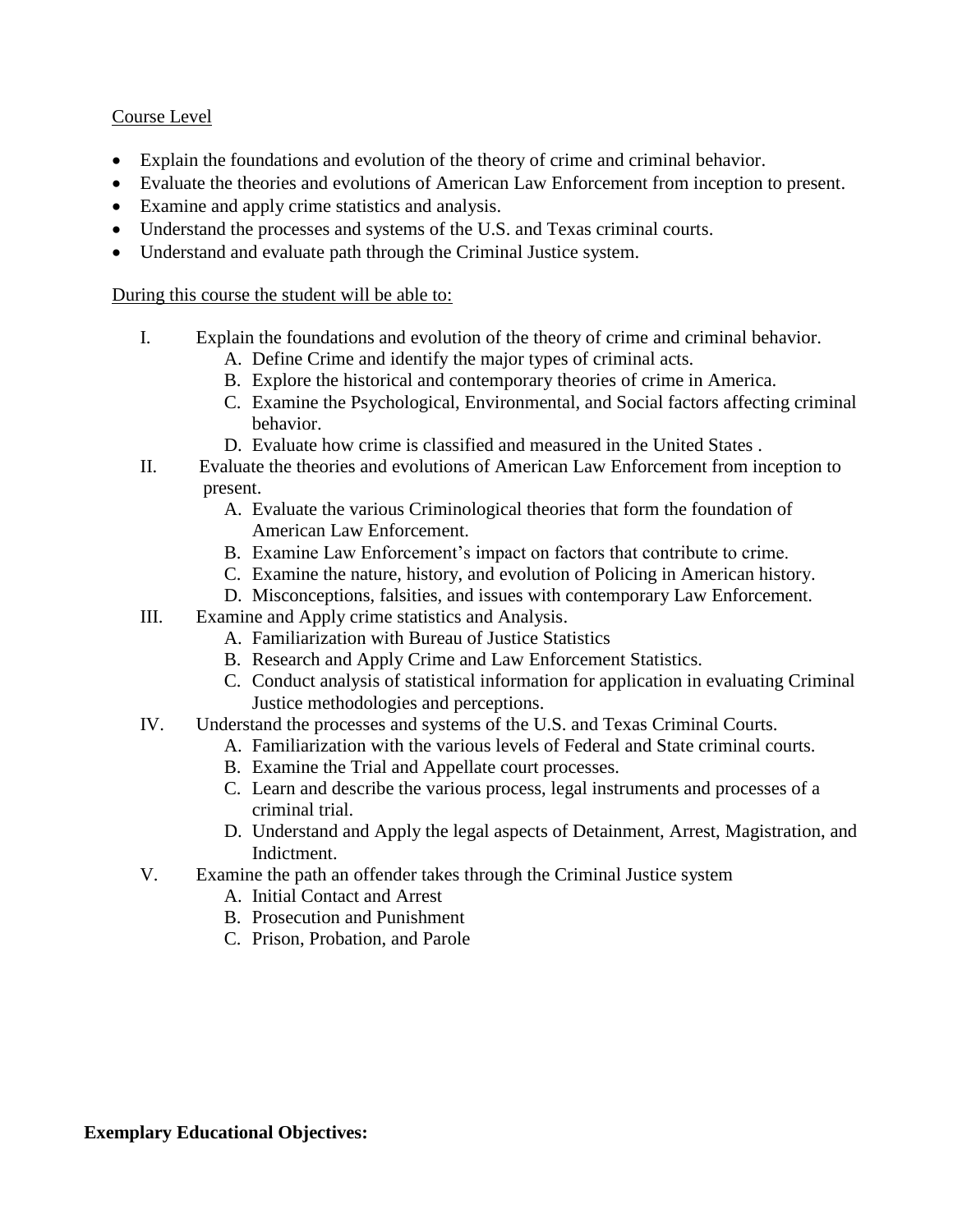#### **SCANS Skills:**

N/A

#### **Lectures & Discussions:**

|                            | Monday                                                       | Wednesday |  |
|----------------------------|--------------------------------------------------------------|-----------|--|
| Week 1 – 1/20/20           | Introduction and Syllabus - Complete all items in Start Here |           |  |
| Week 2 - 1/27/20           | Chapter 2 – Pgs. 22-42 – The Crime Picture                   |           |  |
| Week $3 - \frac{2}{3}$ /20 | Chapter $2 - Pgs. 43-60 - UCR/NIBRS$ v NCVS                  |           |  |
| Week $4 - 2/10/20$         | Chapter 4 - Pgs. 90 - 109 - Policing I                       |           |  |
| Week 5 - 2/17/20           | Chapter 4 - Pgs. 110-124 - Policing II                       |           |  |
| Week $6 - 2/24/20$         | Chapter 6 - Pgs. 170-190 - Policing III                      |           |  |
| Week 7 – 3/2/20            | Chapter 6 - Pgs. 191-210 - Racial Profiling                  |           |  |
| Week $8 - 3/9/20$          | <b>Mid-Term Exam!!!</b>                                      |           |  |
| Week $9 - 3/16/20$         | <b>Spring Break</b>                                          |           |  |
| Week 10 – 3/23/20          | Chapter $8 - Pgs. 236-255 - The Courts$                      |           |  |
| Week 11 - 3/30/20          | Chapter $8 - Pgs. 256-270$ – The Trail                       |           |  |
| Week $12 - 4/6/20$         | Chapter 10 - Pgs. 315-330 - Community Supervision I          |           |  |
| Week $13 - 4/13/20$        | Chapter 10 - Pgs. 331-343 - Community Supervision II         |           |  |
| Week 14 - 4/20/20          | Chapter 12 – Pgs. 376-396 – Prisons I                        |           |  |
| Week 15 - 4/27/20          | Chapter 12 – Pgs. 397-412 – Prisons II                       |           |  |
|                            | <b>Final Exam (Online)/Project Due!!!</b>                    |           |  |

This course is a 16 week, online, format. **Students are responsible for reading the material and completing the required assignments** on their own time. *There are no designated lecture times.*The student will have the entire week (Monday-Sunday) to work through the material for each week, **except for the last week, which will close on Thursday, May 7, 2019**. **All assignments must be completed and submitted by that time for credit.** Any outstanding assignments will not be accepted after the close of the course and will be given a grade of 0. The material for each week will become available on Monday morning at 12:01 AM and will remain open for the duration of the course, with the exception of the Discussion Boards, which will close on Sunday night at 11:59 PM of the week that they are due. **It is imperative that the student stays current with the course!!** .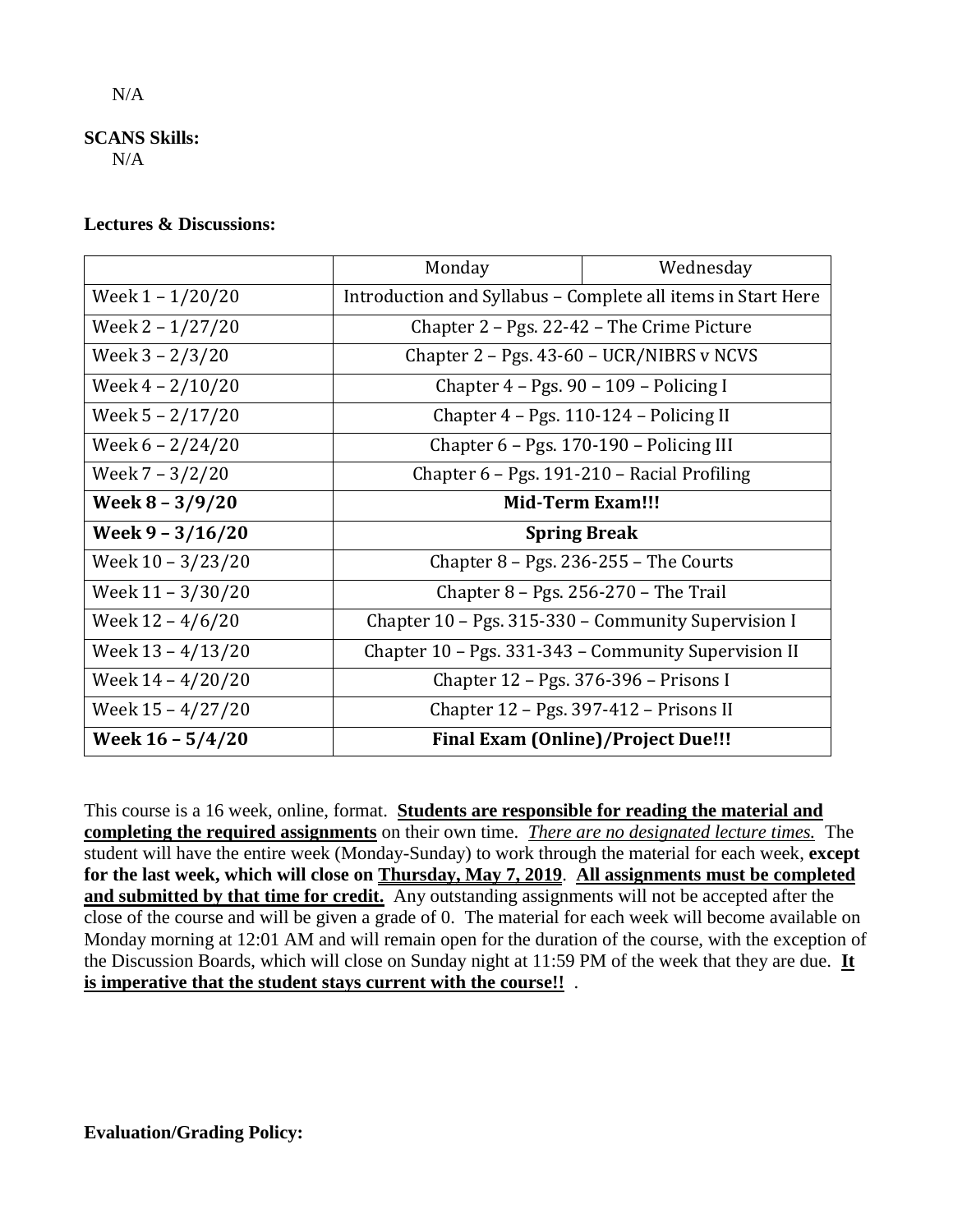Grades of A, B, C, D, and F will be determined by the student's achievement of a total number of possible points based on the below listed categories.

| <b>Assignments</b>          | <b>Quantity</b> | Pts. Per | <b>Total Pts.</b><br><b>Possible</b> |
|-----------------------------|-----------------|----------|--------------------------------------|
|                             |                 | Assign.  |                                      |
| <b>Class Assignments</b>    |                 |          |                                      |
| Worksheets                  | 12              | 20       | 250                                  |
|                             |                 |          |                                      |
| <b>Writing Assignment</b>   |                 | 250      | 250                                  |
| Mid-Term Statistics Project |                 | 250      | 250                                  |
| Final exam                  |                 | 250      | 250                                  |
| Total                       |                 |          | 1000                                 |

The letter grade is based on the following Grading Scale:

| <b>Total Pts. Earned</b> | Ltr. Grade |
|--------------------------|------------|
| 900-1000                 |            |
| 800-899                  |            |
| 700-799                  |            |
| 600-699                  |            |
| Below 600                |            |

## **Tests/Exams:**

## **Mid-Term Exam: March 15, 2020 @ 11:59 PM Final Exam: May 14, 2020 @ 11:59 PM**

The only exam for this course will be the final exam. **The final will be comprehensive** and contain information from the entire course. It will become available at 12:01 AM, the Monday of the week that it is due. You will have **90 Minutes** to complete the exam. You will only be allowed **one attempt** at the exam and **once it has been started it cannot be stopped**. If you have a conflict with the exam dates, **you must contact the instructor prior to the exam week** to attempt to resolve the conflict in a mutually agreeable manner.

# STATISTICAL PROJECT:

This assignment is worth **250** of the possible **1000** points for this course. **Failure to complete this assignment will result in no higher than a maximum score of 75% of the possible points for this class.** The objective of this assignment is to familiarize the student with conducting research and data collection from available sources. The assignment will have two parts. Part I will focus on locating and collecting research data. Part II will be a 1-2 page analysis of that data. All work should be **TYPE-WRITTEN** (no hand-written will be accepted), #12, Times New Roman font. **This assignment is due on the last day of the course 4/14/2020 by 11:59 PM.**

## **Assignments:**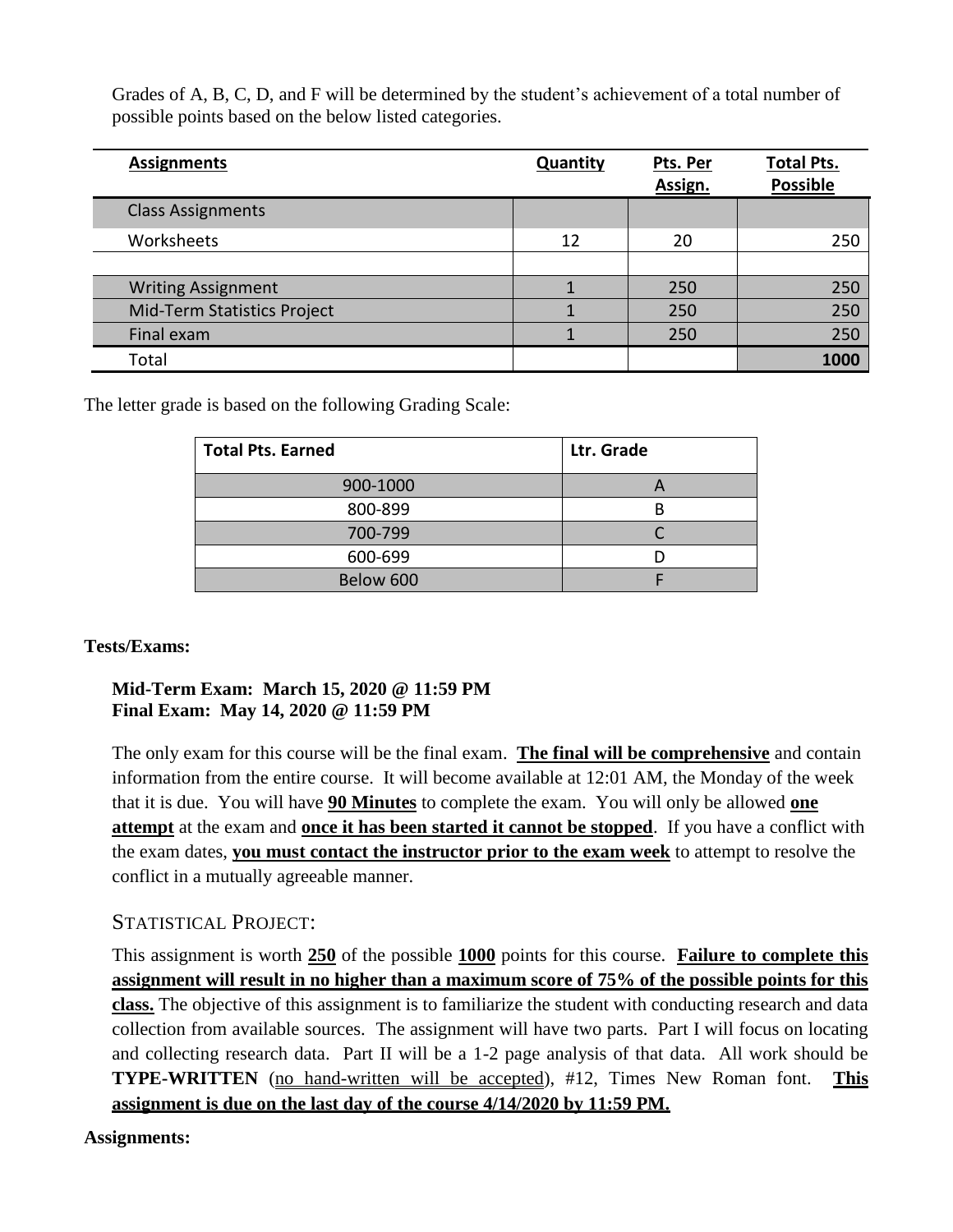# READING ASSIGNMENTS:

The class notes, reading assignments, and videos are the primary mode of content presentation for this online class format. **It is the student's responsibility to access each assignment and complete it prior to attempting the coursework for the week**. All Discussion Board and Worksheet assignments will be founded in the required reading/video assignments.

## WORKSHEETS:

There will be 12 worksheets that correspond the weekly reading assignments. The worksheet assignments are designed to both guide the student's reading, as well as to serve as an interactive review for the course exams. Some, but not all, of the material for the course exams will be drawn directly from the worksheet assignments. **Each worksheet is due by Sunday @ 11:59 PM, of the week that it is assigned.**

#### **Student Responsibilities/Expectations:**

*Class Attendance*: **Participation in class discussions and assignments is mandatory.** Students' participation grade (50 points of the total Class Grade) will be *heavily based* on in-class engagement.

Withdrawal requests MUST BE initiated by the student. The last day for a student to drop a course with a grade of "W" is **Thursday, May 7, 2020.** Requests for withdrawal become official and effective the date they are received in the records office. Students who stop coming to class but fail to drop the course will *earn* an "F" for the course.

*Late Work*: To be considered "on time," **all work must be submitted at the prescribed due date**. Assignments, with the exception of Discussion Board posts, can be submitted for a 10% deduction for one week following the assignment due date. If there are extenuating circumstances, please contact your instructor.

## **NTCC Academic Honesty Statement:**

Students are expected to complete course work in an honest manner, using their intellects and resources designated as allowable by the course instructor. Students are responsible for addressing questions about allowable resources with the course instructor. NTCC upholds the highest standards of academic integrity. This course will follow the NTCC Academic Honesty policy stated in the Student Handbook (see Student Handbook on the student MyEagle Portal).

#### **Academic Ethics**

The college expects all students to engage in academic pursuits in a manner that is beyond reproach. Students are expected to maintain complete honesty and integrity in their academic pursuit. Academic dishonesty such as cheating, plagiarism, and collusion is unacceptable and may result in disciplinary action. Refer to the student handbook for more information on this subject.

#### **ADA Statement:**

It is the policy of NTCC to provide reasonable accommodations for qualified individuals who are students with disabilities. This College will adhere to all applicable federal, state, and local laws,